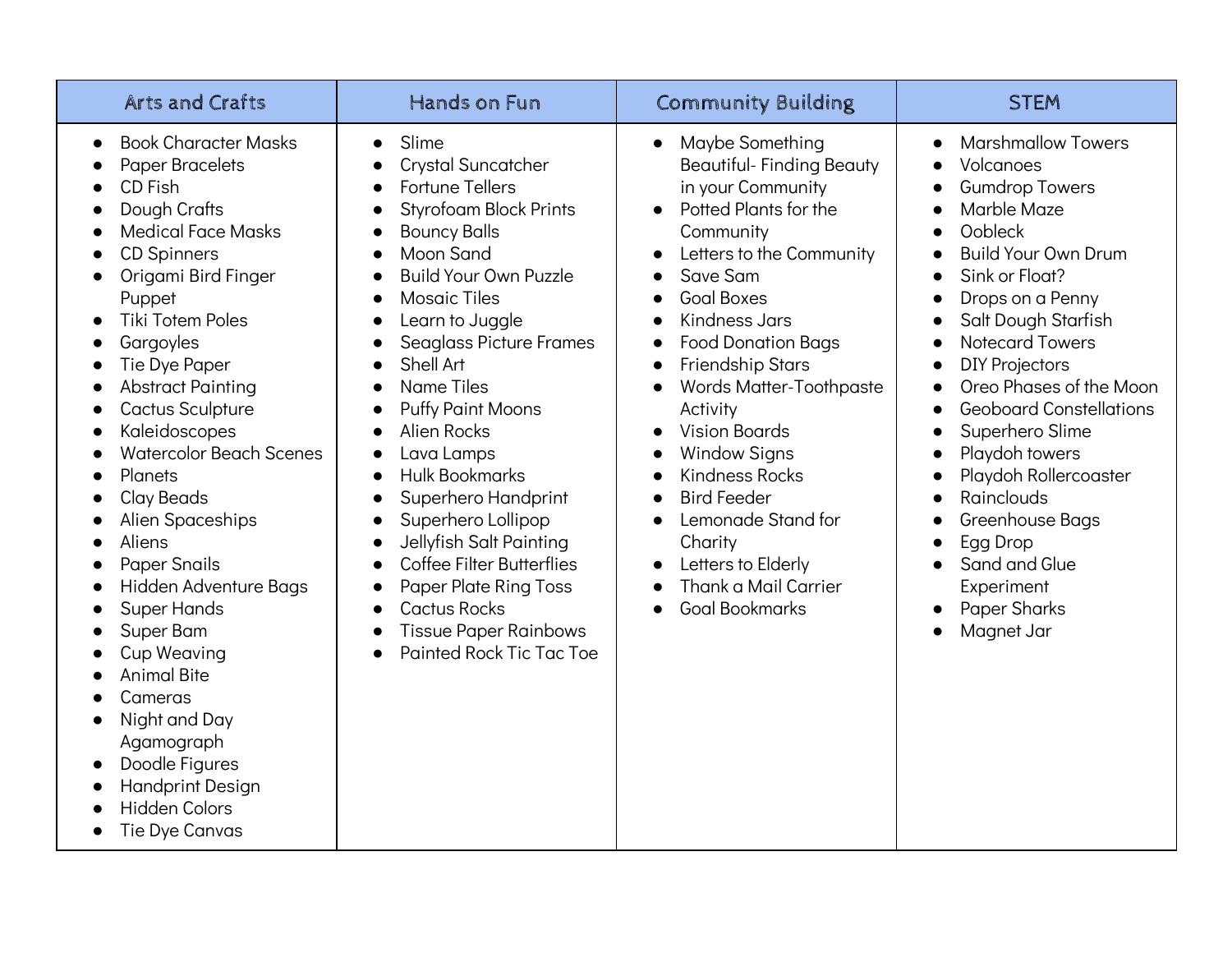| Minute to Win It                                                                                                                                                                                                                                                                                                                                                                                                                                                                                                                                                                                                                    | <b>Gimp and Beads</b>                                                                                                                                                                                                                                                                                                                                                                                                                                                                                                                                | Cooking                                                                                                                                                                                                                                                                                                                                                                                                                                                                                                                                                       | <b>Nature and Science</b>                                                                                                                                                                                                                                                                                                                                                                                                                                                                                                         |
|-------------------------------------------------------------------------------------------------------------------------------------------------------------------------------------------------------------------------------------------------------------------------------------------------------------------------------------------------------------------------------------------------------------------------------------------------------------------------------------------------------------------------------------------------------------------------------------------------------------------------------------|------------------------------------------------------------------------------------------------------------------------------------------------------------------------------------------------------------------------------------------------------------------------------------------------------------------------------------------------------------------------------------------------------------------------------------------------------------------------------------------------------------------------------------------------------|---------------------------------------------------------------------------------------------------------------------------------------------------------------------------------------------------------------------------------------------------------------------------------------------------------------------------------------------------------------------------------------------------------------------------------------------------------------------------------------------------------------------------------------------------------------|-----------------------------------------------------------------------------------------------------------------------------------------------------------------------------------------------------------------------------------------------------------------------------------------------------------------------------------------------------------------------------------------------------------------------------------------------------------------------------------------------------------------------------------|
| <b>Stack Attack</b><br>$\bullet$<br>Chandelier<br><b>Caddy Stack</b><br><b>Face the Cookie</b><br>Hanky Panky<br>Junk in the Trunk<br><b>Speed Eraser</b><br><b>Back Flip</b><br>$\bullet$<br>Shoe Fly Shoe<br>Spin Doctor<br>Spoon Frog<br>Stay on Key<br>Chocolate Unicorn<br><b>Bite Me</b><br>$\bullet$<br>Coffee Topper<br><b>Bridge the Gap</b><br>$\epsilon$<br>Noodling Around<br>Tea Party<br>Yank Me<br><b>Rapid Fire</b><br>Walrus<br>Pop Top<br>High Roller<br>A Bit Dicey<br><b>Bottoms Up</b><br>Double Trouble<br><b>Baby Blocking</b><br>Knock it Off<br>Whippersnapper<br>This Blows<br>Penny hose<br>Mega Bubbles | Gimp Keychain<br>$\bullet$<br>Penguin Bead Keychain<br>$\bullet$<br><b>Bead Bracelets</b><br>$\bullet$<br>Friendship Bracelets<br>$\bullet$<br>Weaving<br>$\bullet$<br><b>Beach Dream Catchers</b><br>$\bullet$<br><b>Paper Bead Bracelets</b><br>$\bullet$<br><b>Planet Necklaces</b><br>$\bullet$<br>Captain America<br>$\bullet$<br><b>Bracelets</b><br>Superhero Cuff<br>$\bullet$<br>Caterpillar Paper Chain<br>$\bullet$<br>Pom Pom Caterpillars<br>$\bullet$<br><b>Rainshow Weaving</b><br>$\bullet$<br><b>Rainbow Bracelets</b><br>$\bullet$ | Worms and Dirt Cups<br><b>Mosaic Cookies</b><br>$\bullet$<br>No Bake Cinnamon Buns<br>Pizza Bagels<br><b>Edible Rainbows</b><br><b>Solar Powered 'Smores</b><br><b>Graham Cracker Sheep</b><br>$\bullet$<br><b>Banilla Sandwiches</b><br>$\bullet$<br><b>M&amp;M Energy Bites</b><br>Petzel Log Cabins<br><b>Edible Constellations</b><br><b>Edible Aliens</b><br>Edible Spaceship<br>Sunbutter and Jelly<br>$\bullet$<br>Rollups<br>Edible Playdoh<br>Candy Sushi<br>Minion Munch<br>Beach in a Cup<br>Flavored Playdoh<br>$\bullet$<br><b>Edible Teepee</b> | <b>Potted Plants</b><br><b>Firefly Jars</b><br>$\bullet$<br>Paper Telephones<br>Paper Airplanes<br><b>Solar Powered 'Smores</b><br><b>Skittles Rainbow</b><br>Dot to Dot Dinosaurs<br>Water Cycle Bags<br><b>Growing Gummy Bears</b><br><b>Styrofoam Planets</b><br><b>Constellation Paintings</b><br>Snow Fluff<br><b>Dancing Drawings</b><br><b>Sun Dials</b><br>$\bullet$<br><b>M&amp;M Analysis</b><br><b>Kinetic Sand</b><br>$\bullet$<br><b>Color Changing Slime</b><br>Layers of the Earth<br>Paper Fall Tree<br>$\bullet$ |